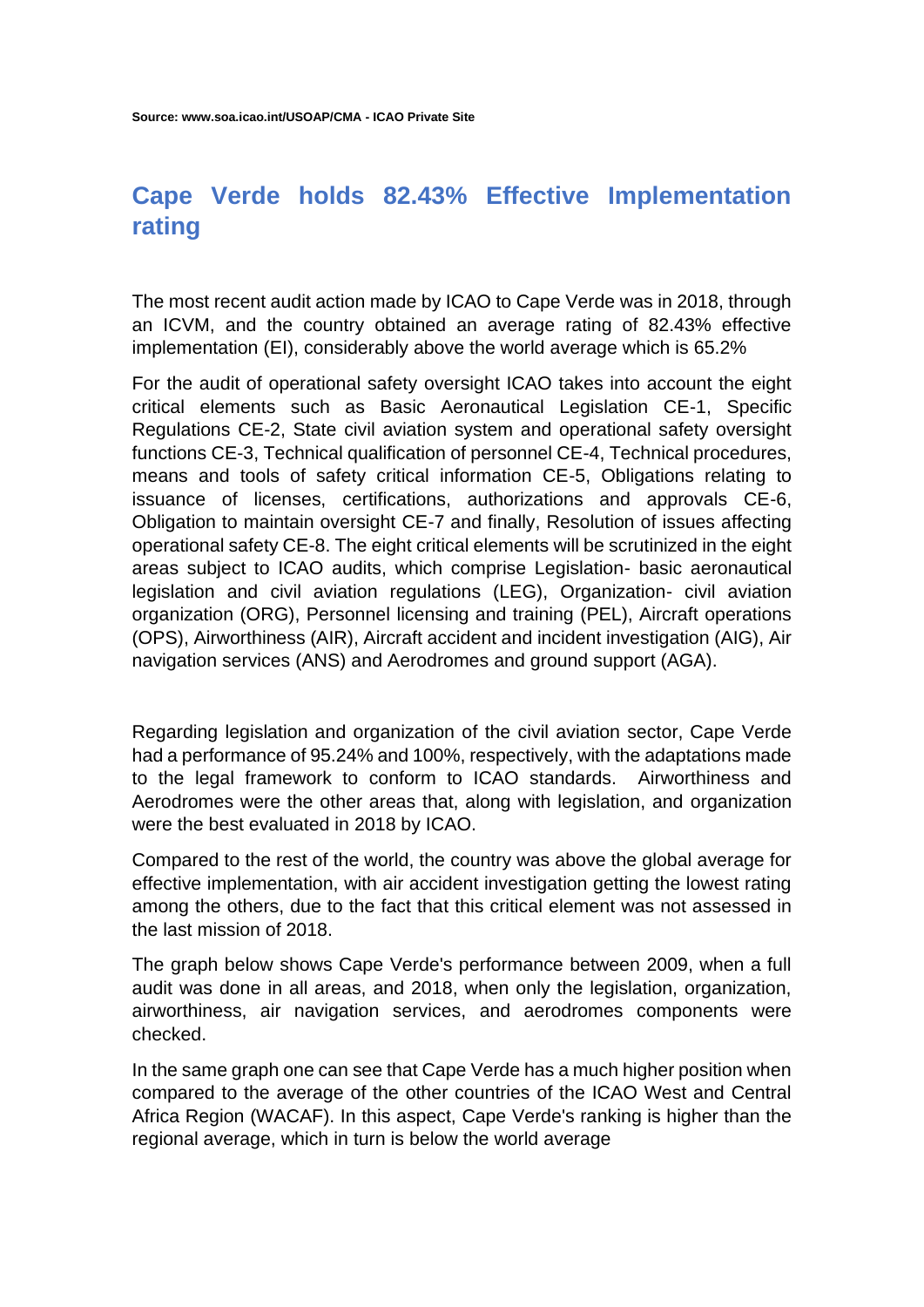

*Figure 1 Comparison of Cape Verde with WACAF world and regional averages - Source: USOAP*

The following graph shows Cape Verde's score in percentage terms by area, compared to the world average. Here we highlight the organization area where Cape Verde scored the maximum 100%.



*Figure 2 Cape Verde Scores and World Average - Source: USOAP*

If we take the comparison with Portugal, a country that has a more consistent track record regarding operational safety oversight, and if we take into account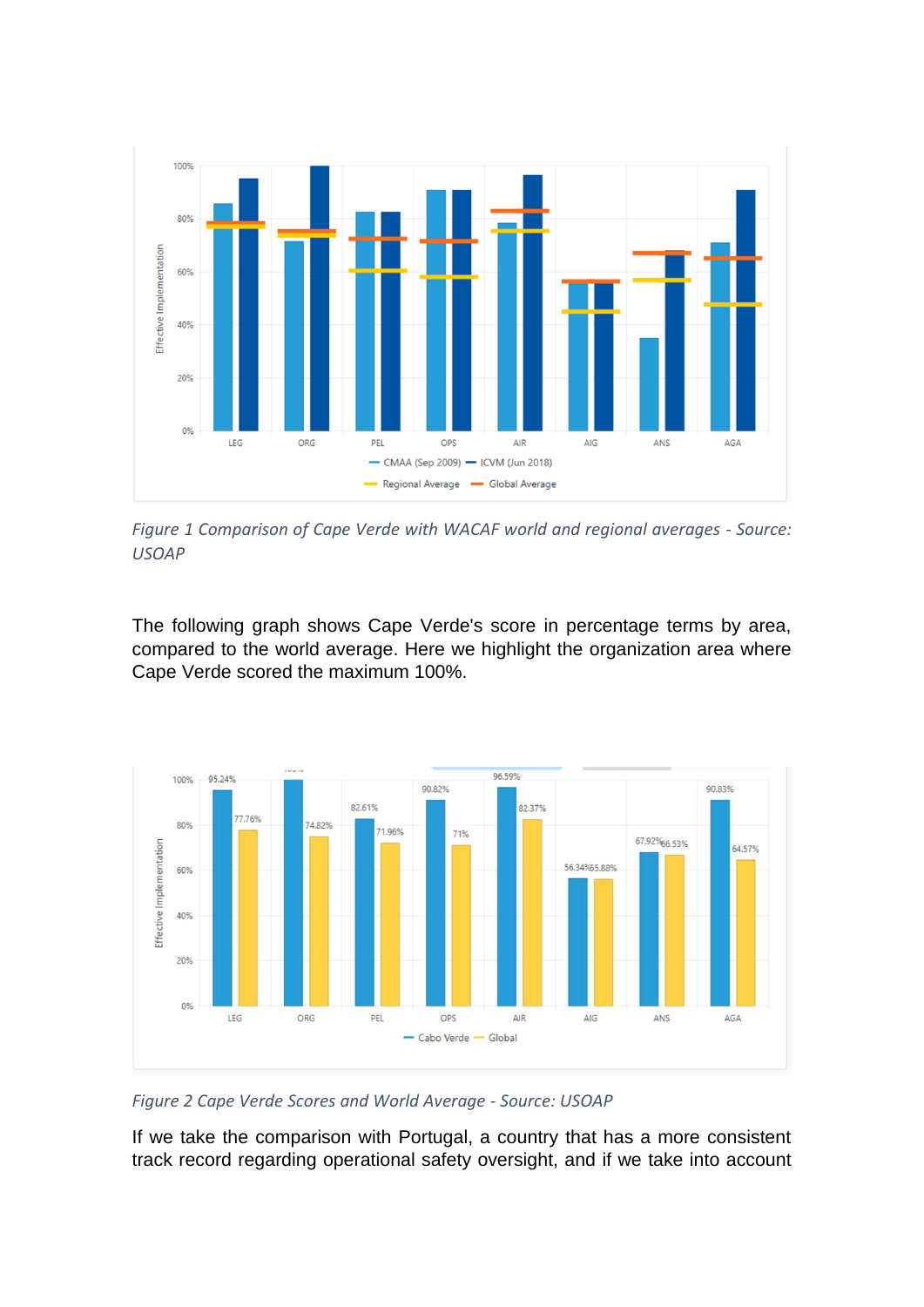the same areas audited by ICAO, we notice that Cape Verde is making safe steps towards improving the level of effective implementation.



*Figure 3 Comparison of Cape Verde and Portugal: USOAP*

In the African context, Cape Verde is also one of the two countries that are at the forefront with respect to effective implementation in operational safety, being among the six highest scoring countries, occupying position nr. 6. The ranking in Africa is led by Ethiopia, and in the WACAF region only Ghana and Togo are above Cape Verde. For example, Ethiopia, which ranks the highest in Africa, has a score of 89.89% against Cape Verde's 82.89%.